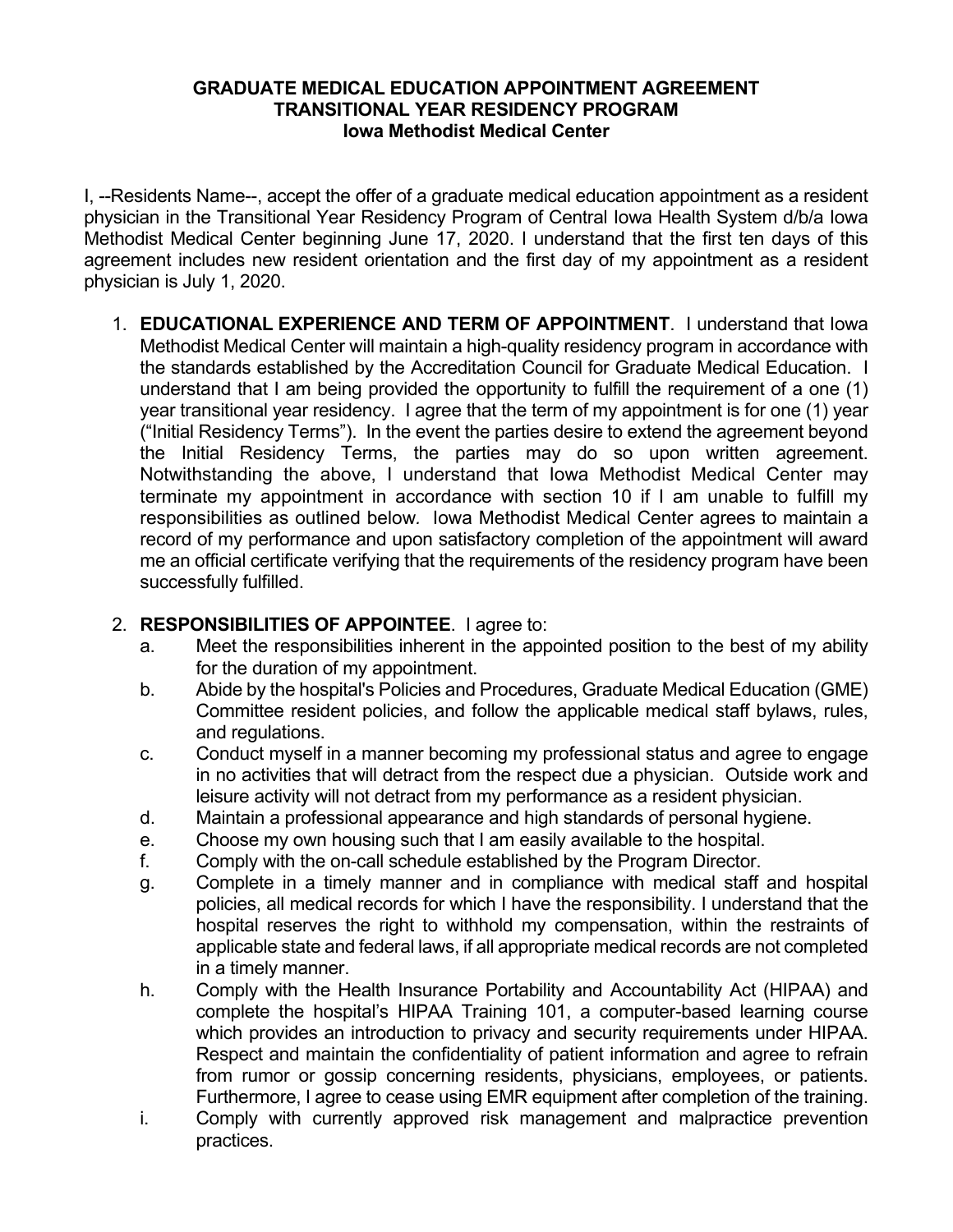- j. Use my best efforts to achieve and maintain positive relations with patients, family members, patient representatives, medical center employees, members of the medical staff, referring physicians, and other residents.
- k. Provide medical services to members of the public on the basis of need and without regard to ability to pay or demonstrate financial responsibility and without regard to race, creed, color, sex, religion, national origin, gender identity, sexual orientation, or handicapping condition.
- l. Subject to short-term illness or disability, be physically, mentally and emotionally fit to discharge the responsibilities under this contract and appear for duty appropriately rested and fit to provide the services required by patients.
- m. Be eligible to participate in and provide services to Medicare and Medicaid beneficiaries.
- n. Promptly notify the Program Director and the UnityPoint Health Law Department of any action or threatened action against me alleging professional negligence or malpractice, whether arising out of actions under this contract or otherwise, and provide full details thereof.
- o. Promptly notify the Program Director of any contact with any governmental representative investigating or inquiring about possible violation of any governmental healthcare program, law or regulation.
- p. Promptly notify the Program Director or the UnityPoint Health Compliance Officer, General Counsel or Compliance Helpline of any circumstances reasonably believed to constitute a violation of law.
- 3. **LICENSURE.** I agree to satisfy the state of Iowa licensure requirements for the practice of medicine and to maintain a resident physician license or regular license at all times during my residency. I understand that as a resident physician my authorization to practice medicine requires me to be supervised by a licensed practitioner of medicine and surgery or osteopathic medicine and surgery at an institution approved for this purpose by the Iowa Board of Medicine. See Iowa Code Section 148.5 (1987) and Iowa Administrative Code 653-11.5(148). I agree to notify the Program Director and the UnityPoint Health Law Department of any adverse action pending or threatened against my license.
- 4. **SUPERVISION**. I understand that I serve as a resident physician only, under the supervision of the Program Director and teaching faculty, who are licensed practitioners of the State of Iowa.
- 5. **STIPEND AND BENEFITS**. I acknowledge receipt of the most recent "Resident Statement of Stipend and Benefits" which is attached to this contract as Addendum A and describes the stipend and benefits available to me including descriptions of the current year stipend, on-call housing, meals, liability insurance, health insurance, short-term and long-term disability insurance, lab coat, counseling and psychological support services, and other benefits. I understand that the stipend and benefits may be changed annually, and that upon any change, I will be provided a revised "Resident Statement of Stipend and Benefits" which will become effective on the date specified.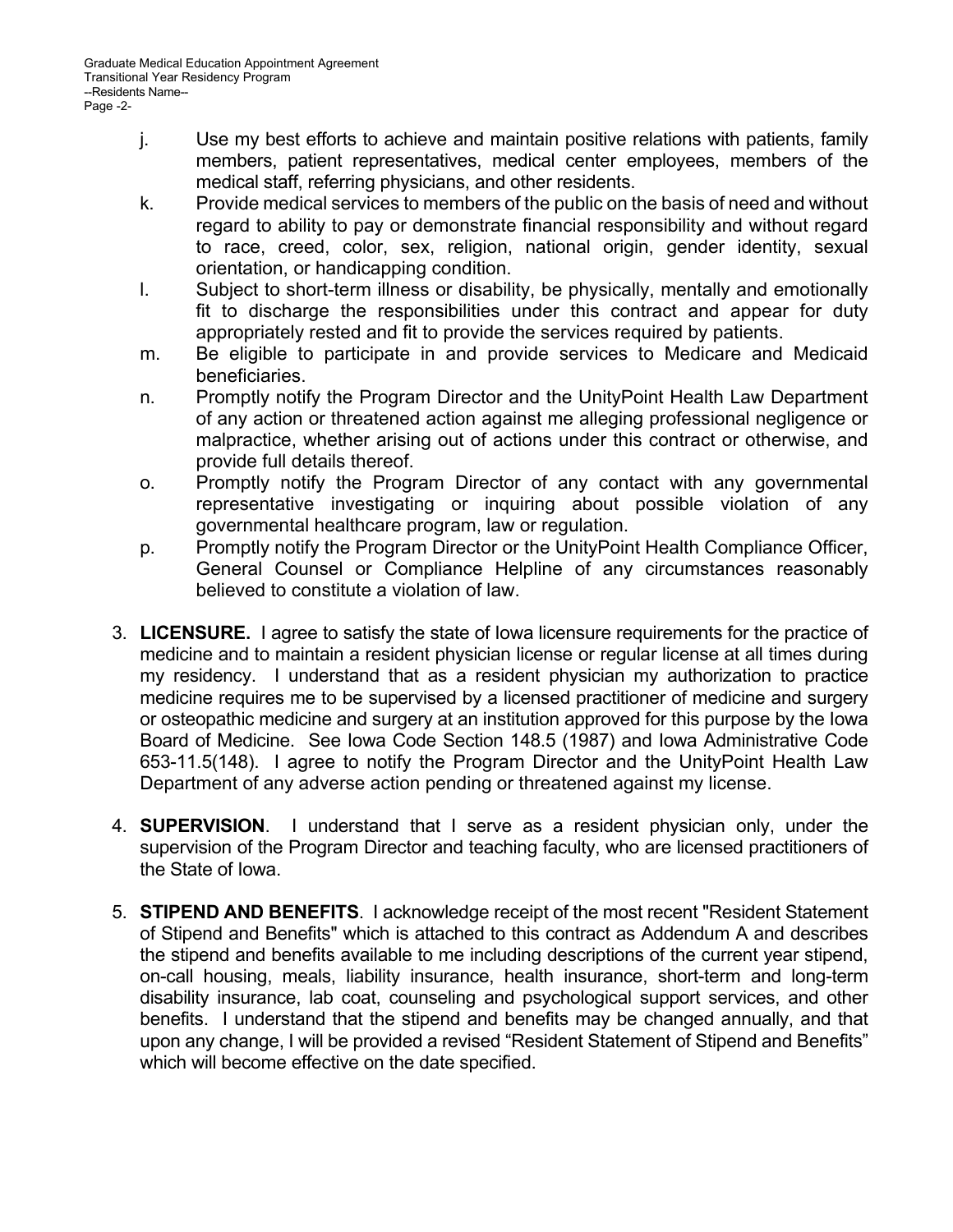- 6. **RESIDENT POLICIES.** I understand that the hospital has established policies through the GME Committee, residency programs, human resources department, and administration which affect residents. These policies concern supervision, patient handoffs, work environment and duty hours, sexual and other harassment, moonlighting, vacation, leave of absence, recruitment and appointment, evaluation and promotion, substance abuse, impairment, residency closure/reduction, accommodations for disabilities (ADA Policy) and others. I understand that GME Committee policies and residency program specific policies can be found on the intranet. I understand that all human resources and administration policies are kept in the residency program office and are available for my review. I understand that all policies may be changed at any time and I agree to be bound by these changed policies.
- 7. **DUE PROCESS.** I acknowledge receipt of the most recent "Appeals Procedure for the Resident" which is attached to this contract as Addendum B and describes the procedures that will be followed regarding the adjudication of resident complaints and grievances related to discipline, suspension, discharge, or other concerns. I understand that the "Appeals Procedure for the Resident" may be changed at any time, and that upon any change I will be provided a revised "Appeals Procedure for the Resident," which will become effective on the date specified.
- 8. **RECORD CHECK.** I understand that Iowa Methodist Medical Center will verify the statements contained on my residency application and will investigate my background which includes information relevant to my character, qualifications, and any record of criminal convictions and/or incidents of child/dependent adult abuse. I acknowledge that if any statement is determined not true or if unacceptable criminal/abuse/compliance background information is obtained, this contract may be terminated at any time or not renewed at the anniversary date. I release Iowa Methodist Medical Center, its agents and employees from all liability for acts performed in good faith and without malice in connection with evaluation of my residency application.
- 9. **HEALTH SCREENING.** I understand that the offer of appointment as a resident physician is conditioned upon successfully passing the health evaluation which includes a physical examination and a drug test (urinalysis). This health evaluation will be provided by the hospital to incoming residents prior to the start of the academic year. I understand that subsequent routine health screenings will be performed on a regular basis throughout the appointment period. Any abnormalities found will be reported to me with recommendation for future treatment.
- 10. **TERMINATION.** Notwithstanding the stated term and renewals thereof, this Agreement may be terminated as follows:
	- a. Without Cause. Without cause and without penalty, by either party upon giving the other party not less than ninety (90) days' prior notice of termination in writing, specifying the effective date of termination.
	- b. For Cause. For cause immediately upon written notice to Resident in the event of failure to meet the qualifications set forth in Section 2 of this agreement.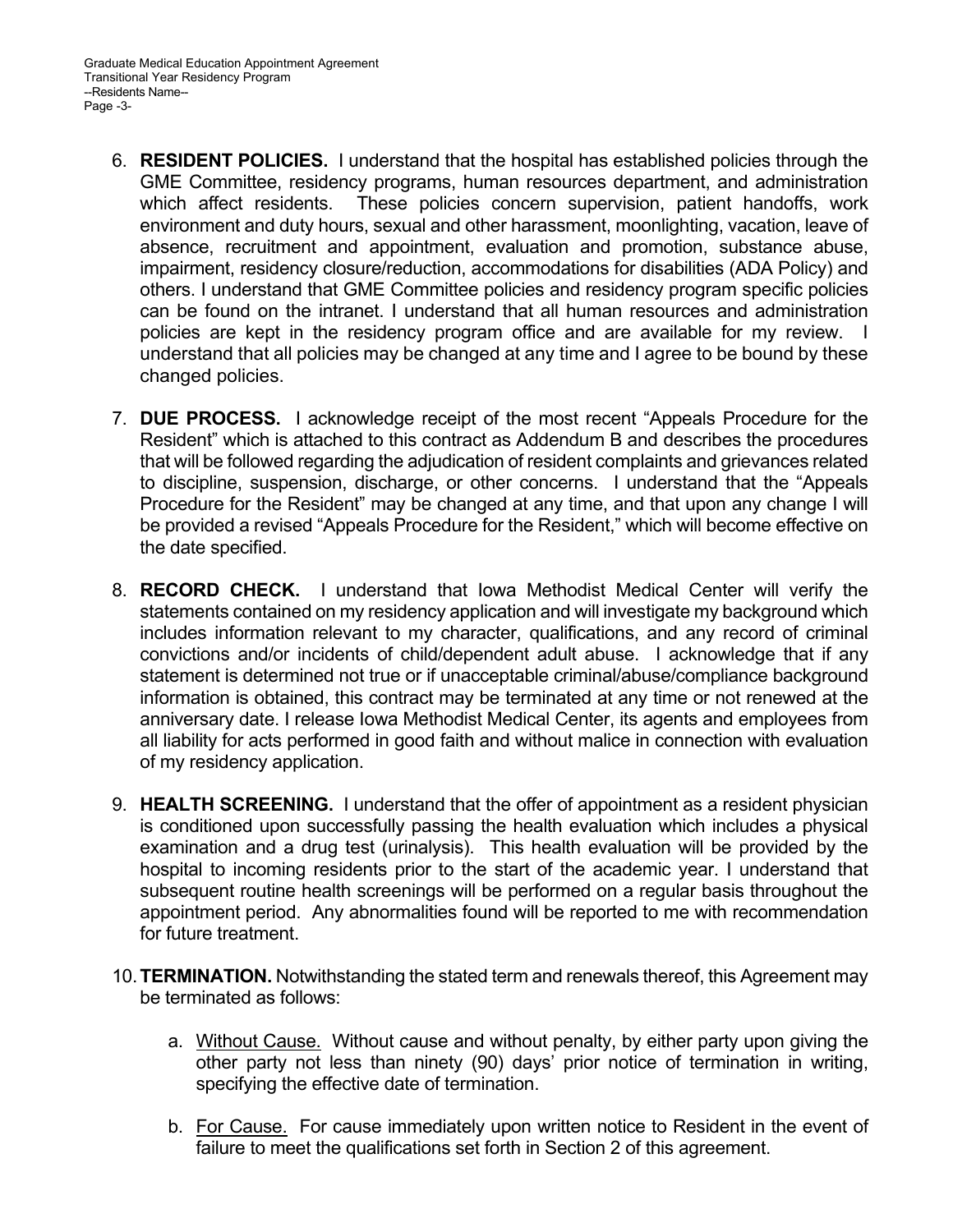- c. Effect of Termination. Upon termination of this agreement, Resident shall vacate any space and cease using any equipment, personnel, services or supplies furnished to residents under this agreement; shall return all program materials.
- d. Early Termination. In the event this agreement is terminated without cause during the Initial Term, the parties may not enter into an agreement for the same or similar services during the remainder of the Initial Term.
- 11. **REAPPOINTMENT.** I understand that appointment and advancement are conditioned upon my satisfactory performance in meeting the requirements of the residency program, including adherence to institutional and departmental rules and regulations, and to this agreement. I understand that unsatisfactory performance could result in termination at any time during the term of this contract. See the GME Committee Policy on Evaluation and Promotion of Residents, in the online Resident Handbook.

| --Residents Name--<br><b>Resident Physician Appointee</b>              | Date |
|------------------------------------------------------------------------|------|
| Steven R. Craig, M.D.<br>Program Director, Transitional Year Residency | Date |
| William J. Yost, M.D.<br>Chief Academic Officer and DIO                | Date |
| David A. Stark<br>President and CEO, UnityPoint Health - Des Moines    | Date |

Daniel P. Hiser **Date** Date Date Date Senior Counsel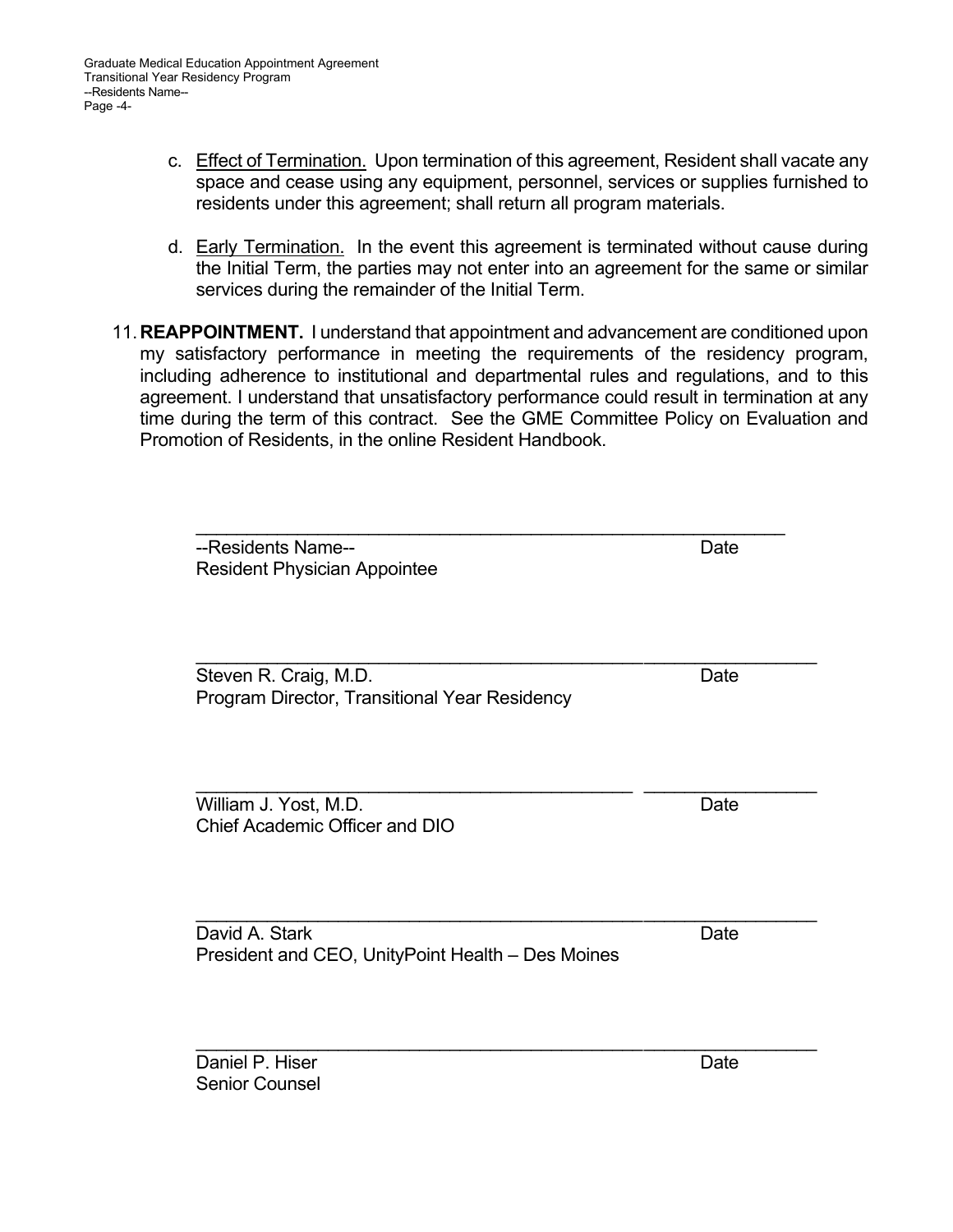### **Addendum A CENTRAL IOWA HEALTH SYSTEM STATEMENT OF STIPENDS AND BENEFITS FOR RESIDENT LEVEL 1**

# **Effective: July 1, 2020**

# **STIPENDS**

Resident Level 1 Stipend \$62,179 Transition Allowance (new residents only) \$750 Educational Allowance \$700

Additional compensation provided for completion of required new resident orientation June 17-30, 2020. Appropriate federal and state withholdings may be deducted from stipend payments as required by law.

# **BENEFITS**

### 1. **Licensure**

The hospital shall pay for all licensure needed for the performance of residency duties for the length of time the resident is in the residency program. This includes the Iowa Resident Physician's License.

### 2. **Insurance**

- a. Liability Insurance. General and professional liability coverage is provided for residents enrolled in the residency program through a self-insurance plan that currently consists of commercial excess insurance and a self-insured retention. Coverage is subject to the following limitations:
	- 1. Coverage generally applies only to negligent acts and omissions (e.g., with some exceptions, coverage generally excludes intentional acts or contractually assumed liability).
	- 2. Coverage applies only to negligent acts and omissions occurring while the resident is enrolled in the residency program. Upon graduation from the residency program, the hospital provides ongoing claims made coverage for occurrences taking place during the term of the resident physician's appointment in the residency program.
	- 3. Coverage applies only while the resident is engaged in approved clinical practice as part of the residency program and under the supervision of the program director or approved faculty member.
	- 4. The resident is obligated, as a condition of coverage, to assist and cooperate in the defense of claims asserted against the resident. This obligation continues following graduation of the resident from the residency program. The hospital has a self-insured retention limit of \$4 million with a further aggregate retention of \$5 million. Upon termination of employment, residents are provided continued coverage under the plan for services provided during residency.
	- b. Health, Dental and Vision Insurance. Residents are eligible for health, dental and vision insurance coverage, which is effective on July 1 of the current year, if the resident signs-up for coverage within the time frame established by the human resources department. For further information regarding health insurance coverage, the resident should contact the residency coordinator.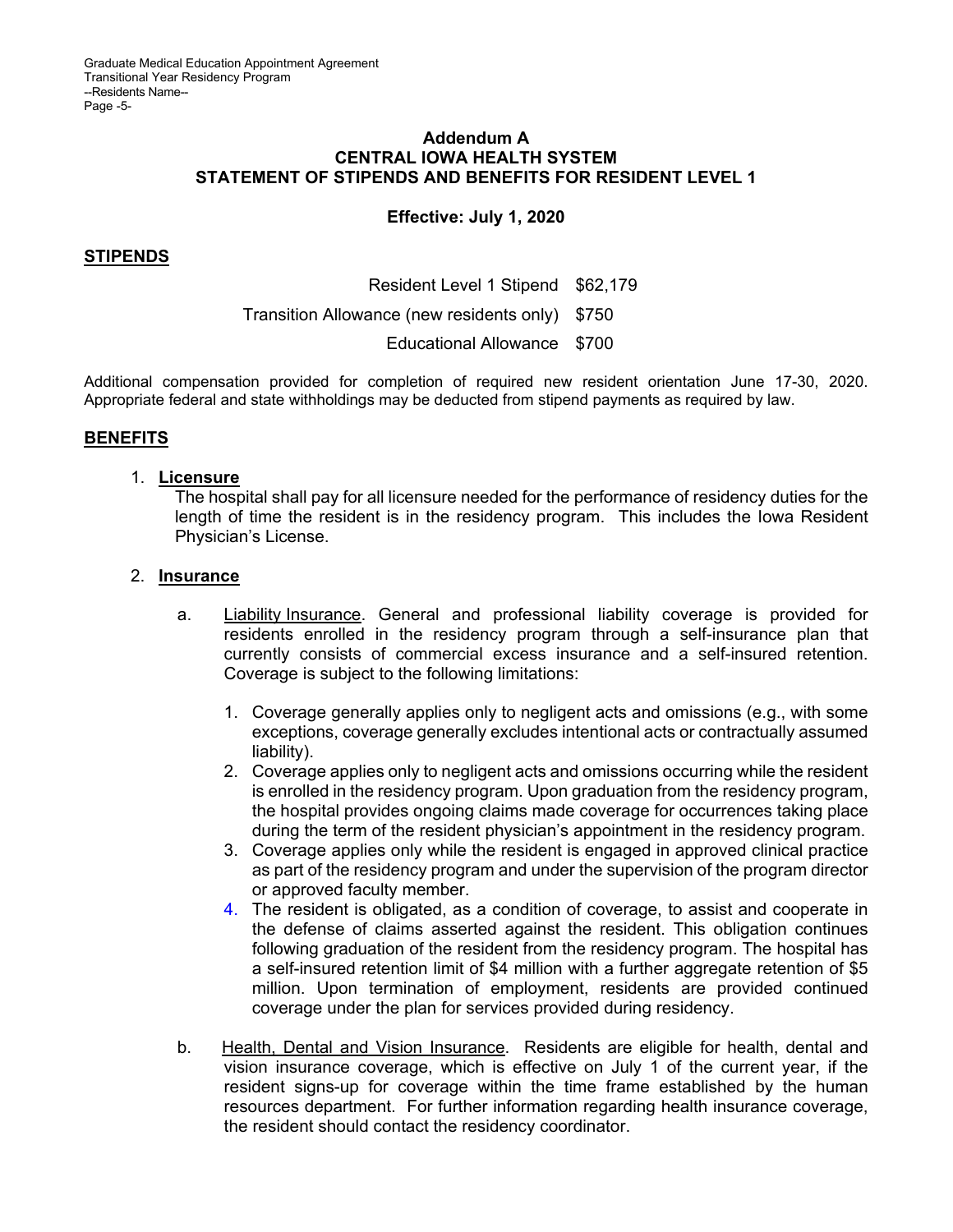- c. Health Insurance Bonus. An annual health insurance bonus that partially funds the cost of a single-coverage health and dental insurance premium is given to each resident. **THIS BONUS IS PROVIDED TO ALL RESIDENTS THAT SELECT THE UNITYPOINT HEALTH NETWORK PLAN ONLY**.
- d. Medical Reimbursement Plan. Residents and their dependents covered by the available hospital health insurance plan who receive services at Iowa Methodist, Iowa Lutheran, Blank Children's Hospital and Methodist West are eligible to have postinsurance payment balances on medical bills paid through a fully funded medical spending account (Medical Reimbursement Plan). It is the resident's responsibility to ensure that all needed information regarding a claim is provided to the insurance carrier. After the claim is processed and benefits are paid, any remaining balance will be paid by the hospital, subject to the terms and conditions of the health plan. This benefit applies only to services provided by Iowa Methodist, Iowa Lutheran, Blank Children's Hospital, or Methodist West and does not include bills incurred from any other facility, bills resulting from non-covered services, or co-pay balances. Residents must be covered by the hospital's health insurance plan to qualify for this benefit and residents must submit medical bills within the time frame required by the Plan. **RESIDENTS MUST SELECT THE NETWORK PLAN TO RECEIVE THIS BENEFIT. RESIDENTS COVERED BY THE HOSPITAL'S HEALTH SAVINGS PLAN (HSA) DO NOT QUALIFY FOR THIS BENEFIT.**
- e. Continuation of Group Health Coverage for Qualified Persons (C.O.B.R.A.). Federal law requires the hospital to allow qualified persons to continue group health coverage after it would otherwise end. Refer to the HR Policy and Procedure Manual by searching the Hub for *COBRA – UPHDM HR P&P*.
- f. Life Insurance. A group life insurance policy equal to the resident's annual base earnings, rounded up to the nearest \$1,000, is provided. Residents are also given the option to purchase additional life insurance for self, spouse, and dependent children.
- g. Short-Term Disability Insurance. Short-term disability insurance coverage is provided to residents at no cost. This ensures that residents will receive 60% of their weekly salary if they are unable to work for at least fourteen days due to a non-work related injury or illness. For complete details refer to the Hub for *Short-term Disability (STD) – UPHDM HR P&P*. Exceptions to this policy are: (1) maximum benefit is 90 days; long-term disability may follow, and (2) eligibility begins July 1 of the current year.
- h. Long-Term Disability Insurance. Long-term disability insurance coverage is provided to residents at no cost. This ensures that residents will receive a minimum of 70 percent of their monthly salary if they are disabled due to illness or accident, on or off the job. There is a 90-day qualifying period. For more information contact Medical Education Administration at 241-6266.
- i. Workers' Compensation. Residents are protected by workers' compensation laws when an injury, occupational disease, or hearing loss arises out of and in the course of residency training. Residents must immediately report any such injury, disease, or hearing loss to the program director and the hospital's Workers' Compensation office. For complete details about workers' compensation, refer to the Hub for *Return to Work Policy – UPHDM HR P&P*.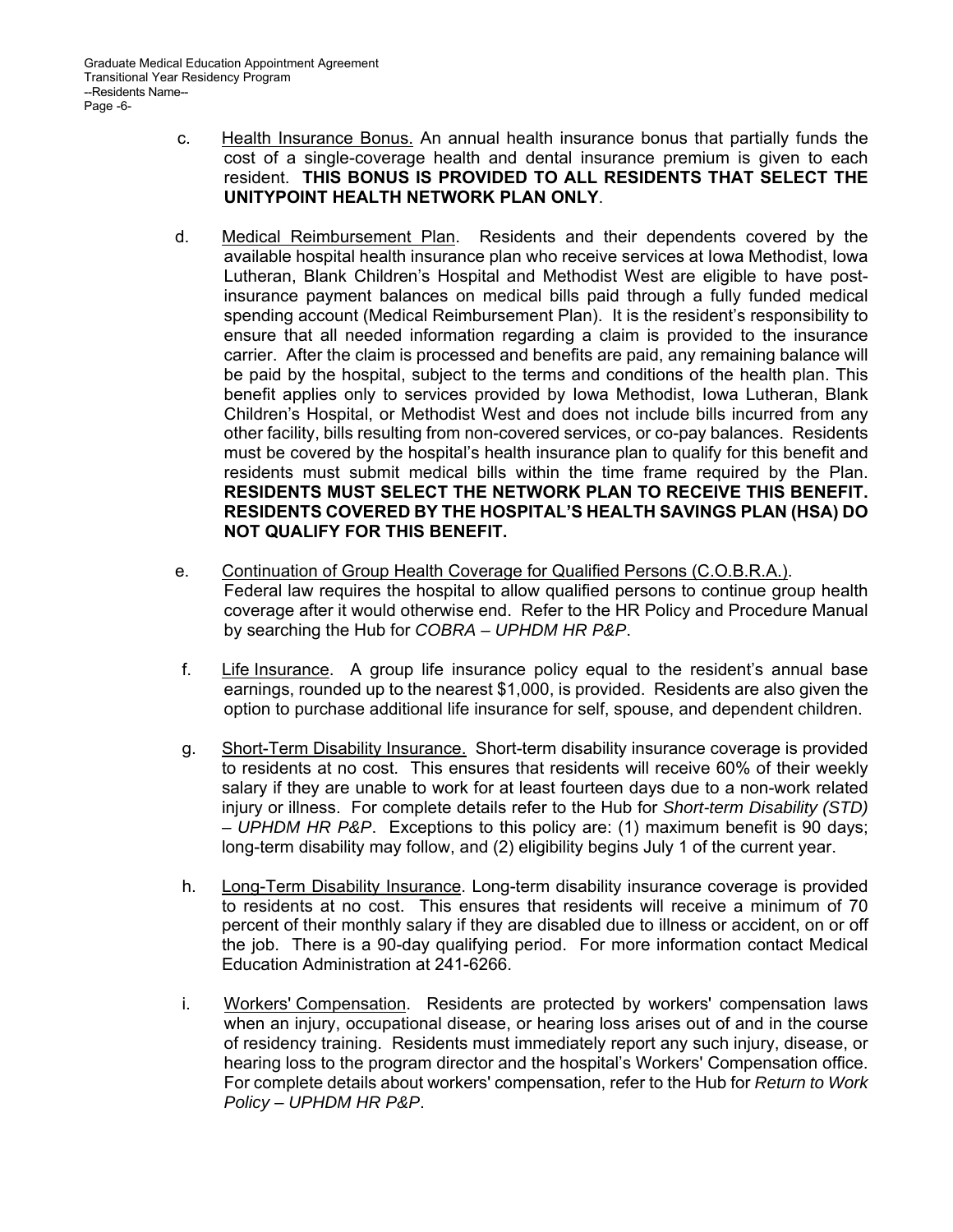### 3. **Leave of Absence**

Residents may apply for a leave of absence for medical reasons, personal (including parental) reasons, military service and jury duty. Residents should note that the leave of absence may impact resident eligibility to sit for specialty board certification examinations. Residents should review current board requirements. See the Graduate Medical Education Committee Policy on Resident Leave of Absence: *Family Medical Leave Act – UPHDM HR P&P, Jury Duty – UPHDM HR P&P, Military Leave – UPHDM HR P&P*.

### 4. **Counseling Services**

The personal life and problems of residents are private affairs. However, in the best interests of patient care, it is felt that when a resident's personal problems are affecting his/her training and performance the problem should be resolved. The Employee Assistance Program is an off-site confidential service the residency uses to assist residents and members of their immediate families in resolving problems. For more information refer to the Hub for *Employee Assistance Program – IHDM HR P&P*.

### 5. **Vacation**

Residents are eligible for 160 hours of paid PTO per academic year. All leave requests must be scheduled with and approved by the program director. PTO balances are not paid out nor are they carried-over from academic year to academic year. Balances will reload 160 hours at the start of each academic year (July 1).

### 6. **Educational Allowance**

Residents are allocated \$700 per year to attend medical meetings, purchase books, or purchase educational software. The program director must approve all uses of this allowance in advance. All travel arrangements should be made through the residency office.

#### **7. Library Services**

Library services are provided free to residents and they are welcome to use libraries located on the IMMC/BCH and ILH campuses. Databases for end-user searching are available on the library's web page, including Access Medicine, Natural Standard, OVID Medline and Cochrane. Other services including literature searches, document retrieval, photocopying and interlibrary loan are also available.

#### 8. **Meals**

Residents will be provided a stipend for meals in the hospital cafeteria while on duty. All meals must be charged in the cafeteria using the identification badge. Meals are limited to residents only and are not provided to anyone else. Resident meal charges are reported to the residency program coordinator each month.

#### 9. **On-call Housing**

Residents will be provided with reasonable housing within the hospital while on call.

#### 10. **Specialty Society Membership**

The residency will cover the cost of residents' membership in a specialty society as selected by the program director.

#### 11. **Lab Coats**

The residency will purchase lab coats or jackets for the first-year resident. Additional lab coats will be furnished to the resident at the discretion of the program director. The laundering of lab coats is the responsibility of the resident.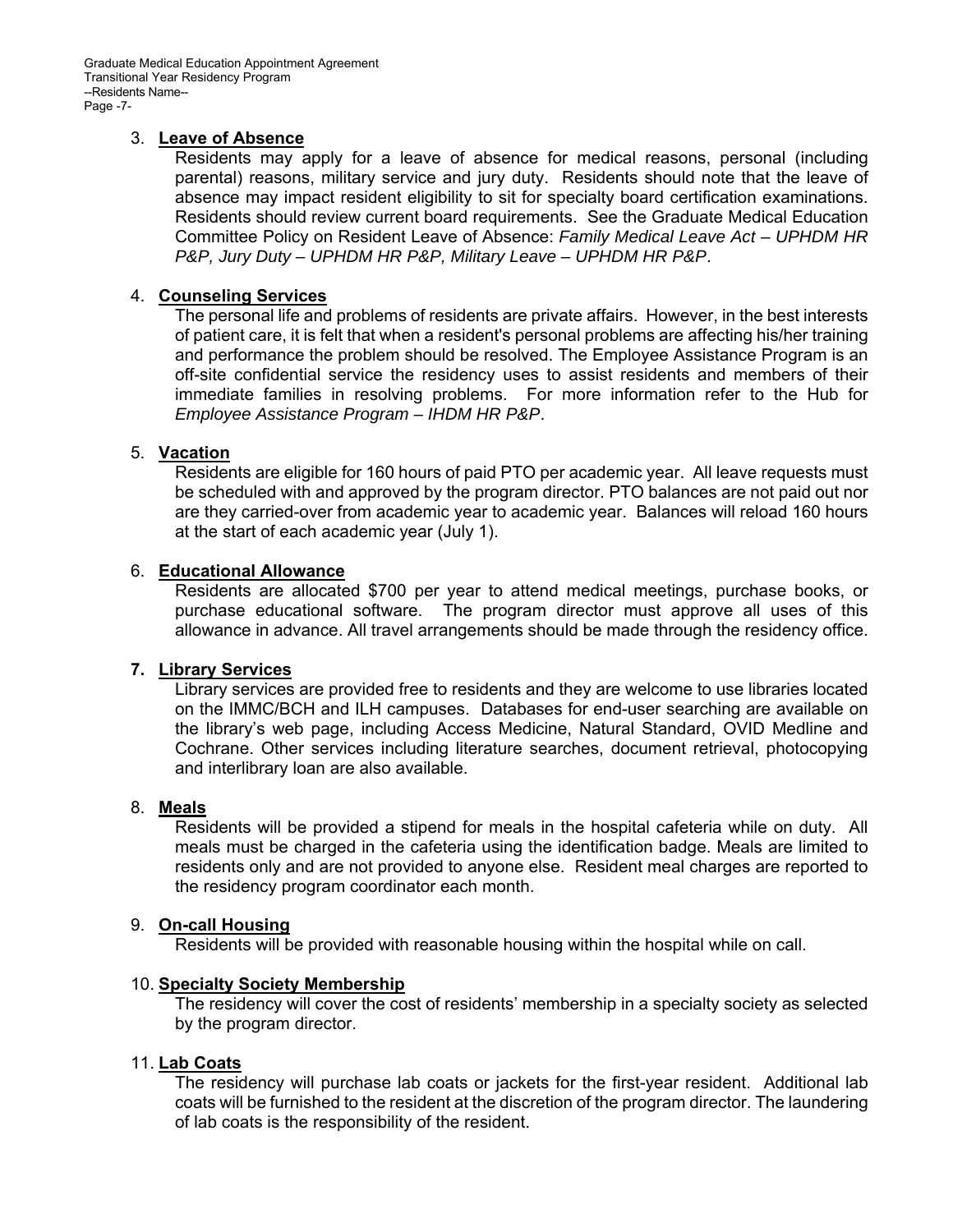Graduate Medical Education Appointment Agreement Transitional Year Residency Program --Residents Name-- Page -8-

### 12. **Day Care Services**

The UnityPoint Health – Des Moines Child Development Center provides care for children six weeks to five (5) years of age through a variety of day care programs. Residents may enroll their children at the employee rate. Enrollment is subject to availability.

### 13. **Free On-site Fitness Center**

Residents are eligible to join at NO COST. Spouses and dependents (age 18-24) can now have 24-hour access with the purchase of a \$15 photo ID badge. The Health and Fitness Center located in the Burrwood Building on the IMMC campus and level B, north of the cafeteria on the ILH campus. Employees have 24-hour access to the Fitness Centers. For more information, including individual and family rates, call the Center at 241-6073 at IMMC or 263-5736 at ILH.

# 14. **Local Fitness Center Reimbursement**

All medical benefit eligible resident physicians who belong to a local fitness center will receive up to \$20/per month reimbursement to help defray costs associated with their center's membership. Residents may submit an online form at the beginning of each year for reimbursement covering the prior 12 months.

# 15. **Enhanced Adoption Assistance**

Resident physicians adopting a child are eligible for a \$4,000 benefit from UnityPoint Health. Residents must provide a notarized statement of expenses and a notarized copy of a court decree for adoption to be eligible for this benefit.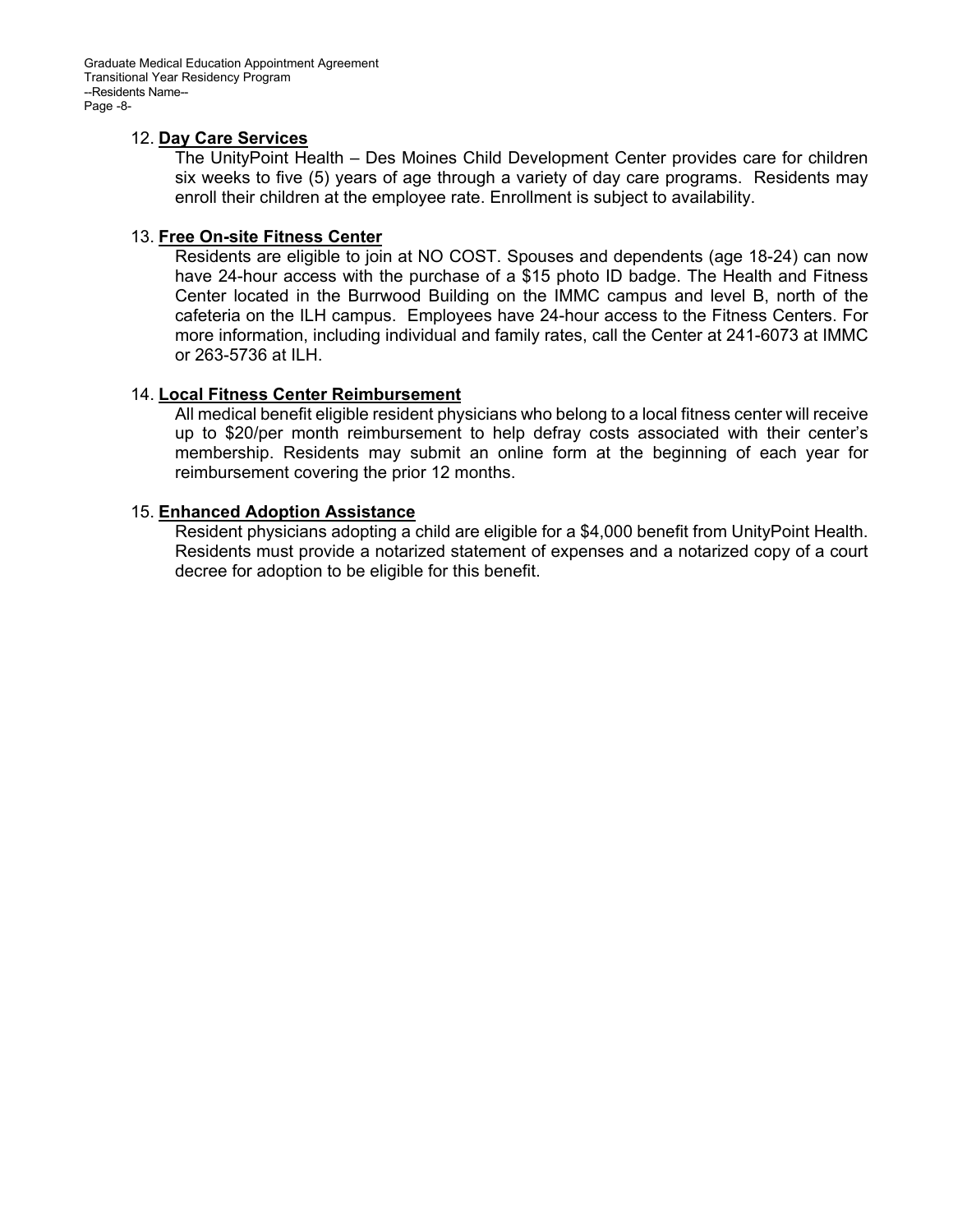# **Addendum B Central Iowa Health System APPEALS PROCEDURE FOR THE RESIDENT**

The "Appeals Procedure for the Resident" defines the proper procedure for handling any questions or concerns that may arise during the training period.

# I. **Adjudication of Resident Complaints and Grievances**.

- A. **Program Director**. All questions, concerns, or problems related to the work environment or issues related to the program and faculty should first be directed to the program director or designee. The program director will be able to address most questions, concerns, problems or issues.
- B. **Administrative Review**. Matters, which cannot be satisfactorily answered by the program director or designee, should be directed to the Director of Medical Education / Designated Institutional Official (DME/DIO) for an administrative interpretation.
- C. **Written Request for Review**. If the resident is dissatisfied with the initial response, a written request may be made to the DME/DIO requesting further review. The DME/DIO or designee will then investigate the matter and/or convene an Ad Hoc Subcommittee of the GMEC to review and make a recommendation regarding the matter. Upon completion of the review, the DME/DIO or designee will provide a written response to the resident.

# II. **Appeal of Decisions Concerning Suspension, Discharge and Other Adverse Actions Concerning Resident's Participation in the Residency Program.**

 A. **Due Process and Grievance Procedure**. Any resident shall have the right of appeal of any adverse decision of the residency program director concerning suspension, discharge, nonrenewal of appointment contract or any other adverse decision concerning a resident's participation in the residency program or that could significantly threaten a resident's intended career development.

### B. **Procedure for Appeal**.

- 1. The residency program director will give the resident written notice of the adverse decision and the reasons for such decision.
- 2. Any resident aggrieved by an adverse decision may, within ten (10) business days of receipt of written notification of the decision, file a written request with the DME/DIO (or designee) for a hearing before the Appeals Board. Notification of the DME/DIO (or designee) by the resident should be made by certified mail, return receipt requested. (Failure to request a hearing shall constitute a waiver of the right to a hearing.)
- 3. Upon receipt of the request to appeal, the DME/DIO (or designee) shall designate a time for a hearing of the Appeals Board for purposes of investigation of the appeal.
- 4. Any hearing requested shall be held within twenty (20) business days after receipt of the request.